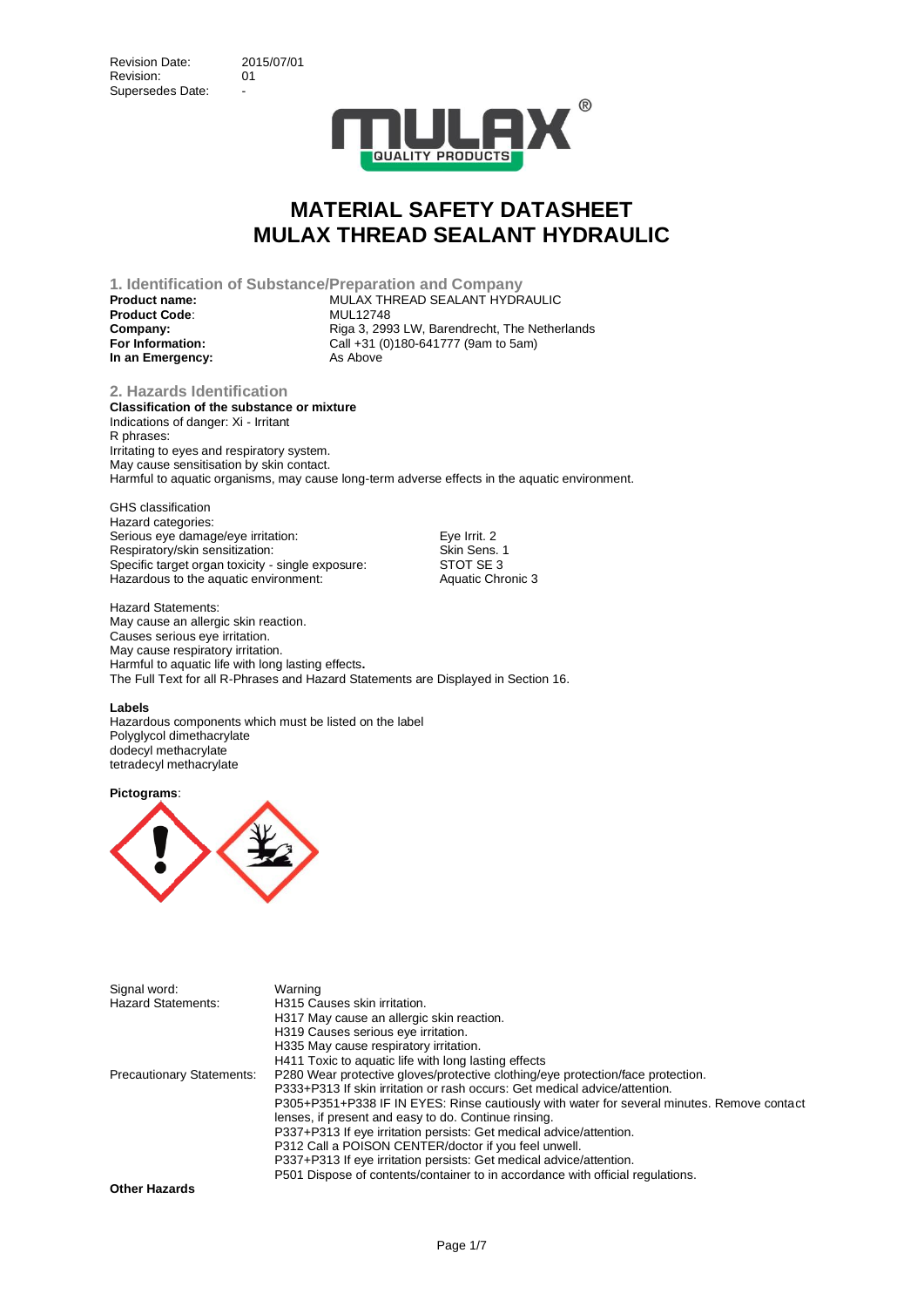

No information available.

#### **3. Composition/ Information on Ingredients**

**Mixtures:** Contains the following hazardous components above thresholds of concern**:**

| <b>Hazardous</b><br><b>Components</b> | <b>Cas Number</b> | %           | <b>Classification according to</b><br><b>Regulation (EC) No 1272/2008</b>                                     | <b>Classification according to</b><br>Directive 67/548/EEC              |
|---------------------------------------|-------------------|-------------|---------------------------------------------------------------------------------------------------------------|-------------------------------------------------------------------------|
| Polyglycol<br>dimethacrylate          | 25852-47-5        | $40 - 45\%$ | Skin Sens. 1, Aquatic Chronic 3;<br>H317 H412                                                                 | R43-52-53                                                               |
| dodecyl methacrylate                  | 142-90-5          | $10 - 15\%$ | Eye Irrit. 2, STOT SE 3, Skin Irrit.<br>2, Aquatic Acute 1, Aquatic<br>Chronic 1; H319 H335 H315<br>H400 H410 | Xi - Irritant, N - Dangerous for<br>the environment R36/37/38-<br>50-53 |
| tetradecyl<br>methacrylate            | 2549-53-3         | $5 - 10\%$  | Eye Irrit. 2, Skin Irrit. 2, Skin<br>Sens. 1: H319 H315 H317                                                  | Xi - Irritant R36/38-43                                                 |
| ?<br>Phenylacetohydrazide             | $114 - 83 - 0$    | $< 1 \%$    | Acute Tox. 3, Eye Irrit. 2, STOT<br>SE 3, Skin Irrit. 2, Skin Sens. 1:<br>H301 H319 H335 H315 H317            | T - Toxic, Xi - Irritant R25-<br>36/37/38-43                            |

See section 16 for full description of R phrases and H statements.

### F**urther Information**

Product does not contain listed SVHC substances

### **4. First Aid Measures**

**Description of first aid measures**:

In case of accident or if you feel unwell, seek medical advice immediately (show safety data sheet if possible).

**Eyes:** Rinse cautiously with water for several minutes. Remove contact lenses, if present and easy to do.

- Continue rinsing. In case of troubles or persistent symptoms, consult an ophthalmologist t.
- **Skin:** After contact with skin, wash immediately with plenty of water and soap. If skin irritation or rash occurs: Get medical advice/attention. **Ingestion:** Do not induce vomiting. Rinse mouth thoroughly with water. Let water be swallowed in little sips (dilution
- effect). Never give anything by mouth to an unconscious person or a person with cramps. Call a POISON CENTER or doctor/physician.
- **Inhalation:** Remove victim to fresh air and keep at rest in a position comfortable for breathing. In case of irritation of the respiratory tract seek medical advice.

#### **Most important symptoms and effects, both acute and delayed** No information available.

**Indication of any immediate medical attention and special treatments needed** Treat symptomatically.

#### **5. Fire Fighting Measures Extinguishing Media:** Dry extinguishing powder. Foam. Water spray. Carbon dioxide (CO2). Do not use a high power water jet **Special hazards:** Hazardous combustion products; In case of fire, toxic gases (CO, CO2, NOx) may be formed. **Advise for firefighters:** Wear a self-contained breathing apparatus and chemical resistant suit. In case of fire and/or explosion do not breathe fumes. **Other information** Collect contaminated fire extinguishing water separately. Do not allow entering drains or surface water. Use water spray/stream to protect personnel and to cool endangered containers**.**

#### **6. Accidental Release Measures**

#### **Personal precautions, protective equipment and emergency procedures**

Provide adequate ventilation. Do not breathe gas/vapour/spray. Avoid contact with skin, eye and clothing. Wear personal protection equipment. (refer to section 8)**.**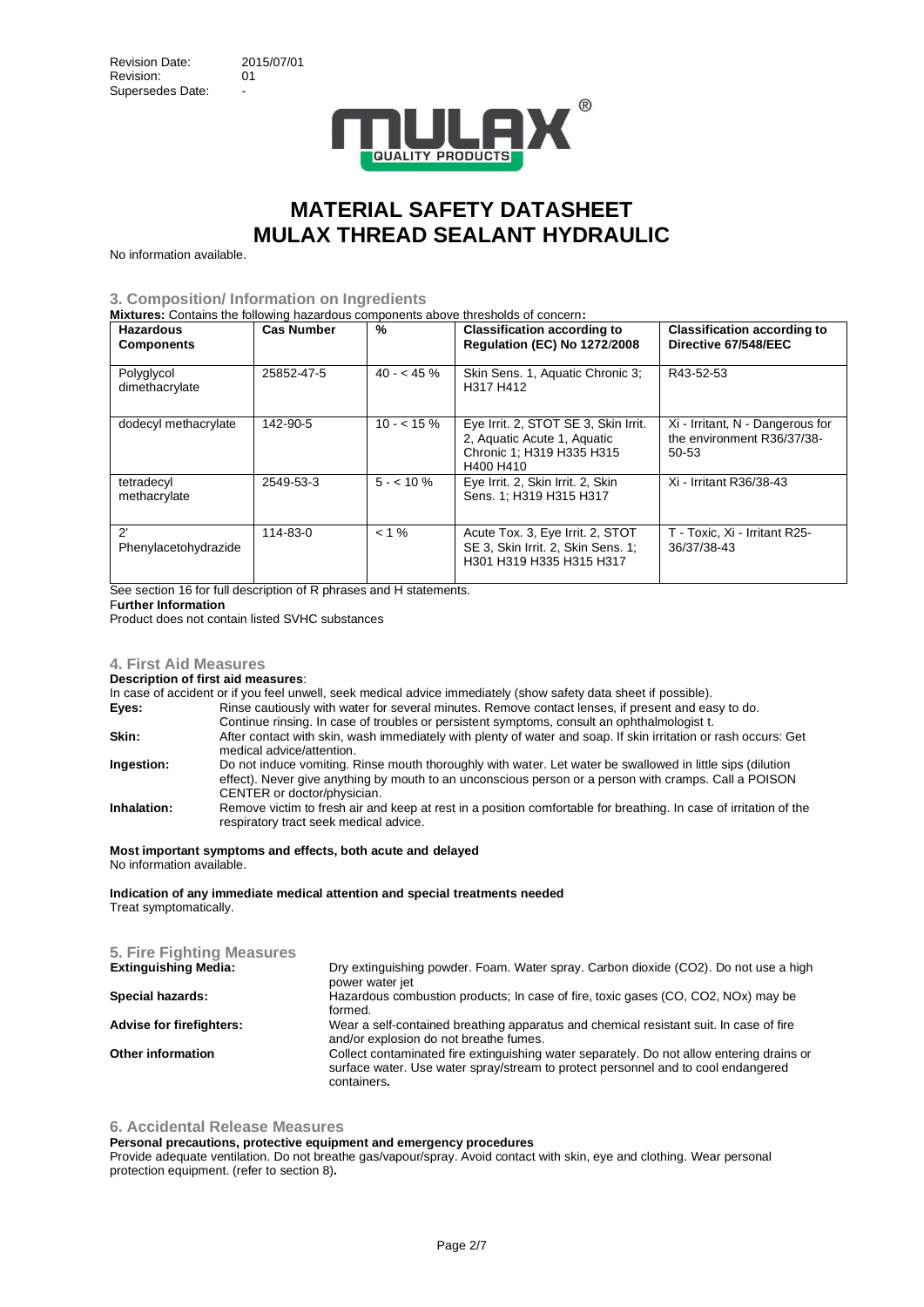

#### **Environmental precautions**

Do not empty into drains or the aquatic environment. Prevent spreading over great surfaces (e.g. by damming or installing oil booms). In case of leakage into waters, ground or the drainage system, the appropriate authorities must be informed**.**

#### **Methods and materials for containment and clearing up**

Absorb with liquid-binding material (e.g. sand, diatomaceous earth, acid- or universal binding agents). Ventilate affected area. Treat the assimilated material according to the section on waste disposal. Clear contaminated area thoroughly.

#### **References to other sections**

See protective measures under section 7 and 8.

### **7. Handling and Storage**

## **Precautions for safe handling**

**Advise on safe handling** Provide adequate ventilation. Wear suitable protective clothing. ( Refer to chapter 8. ).

### **Advise on protection against fire and explosion**

Usual measures for fire prevention.

#### **Further information on handling**

Do not breathe gas/vapour/spray. Avoid contact with skin, eye and clothing. General protection and hygiene measures: refer to section 8.

#### **Conditions for safe storage, including any incompatibilities Requirements for storage rooms an**d **vessels** Keep container tightly closed in a cool, well-ventilated place. Keep container dry.

#### **Advice on storage compatibility**

Do not store together with: Explosives. Oxidizing solids. Oxidizing liquids. Radioactive substances. Infectious substances

#### **Further information on storage conditions**

Protect against light, uv-radiation/sunlight, heat, cooling, moisture.

#### **Specific end uses(s)**

No information available.

#### **8. Exposure Controls/ Personal Protection** Additional advice on limit values To date, no national limit values exist.

| <b>Engineering controls:</b>               | In case of open handling, use devices with built-in suction where possible. If suction of<br>the immediate vicinity is impossible or insufficient, adequate airing of the working place<br>must be ensured.                                                                                                                                                                                                                                                                                                                                            |
|--------------------------------------------|--------------------------------------------------------------------------------------------------------------------------------------------------------------------------------------------------------------------------------------------------------------------------------------------------------------------------------------------------------------------------------------------------------------------------------------------------------------------------------------------------------------------------------------------------------|
| Respiratory:                               | Respiratory protection required in case of:<br>insufficient ventilation.<br>Generation/formation of aerosols                                                                                                                                                                                                                                                                                                                                                                                                                                           |
|                                            | Generation/formation of mist<br>Suitable respiratory protective equipment: Combination filter device (DIN EN 141)<br>Type: A / P2/P3. The filter class must be suitable for the maximum contaminant<br>concentration (gas/vapour/aerosol/particulates) that may arise when handling the<br>product. If the concentration is exceeded, closed-circuit breathing apparatus must be<br>used!                                                                                                                                                              |
| Hand protection:                           | Pull-over gloves of rubber. DIN EN 374<br>Suitable material:<br>(Breakthrough time >= 480 min, penetration time (maximum wearing period): 160 min)<br>CR (polychloroprenes, Chloroprene rubber). (0,5 mm)<br>FKM (fluororubber). (0,4 mm)<br>Butyl rubber. (0,5 mm)<br>Before using check leak tightness / impermeability. In case of reutilization, clean gloves<br>before taking off and store in well-aired place. In the cases of special applications, it is<br>recommended to check the chemical resistance with the manufacturer of the gloves. |
| Eye protection:<br><b>Skin protection:</b> | Suitable eye protection: Tightly sealed safety glasses. DIN EN 166.<br>Suitable protection of the body: lab apron                                                                                                                                                                                                                                                                                                                                                                                                                                      |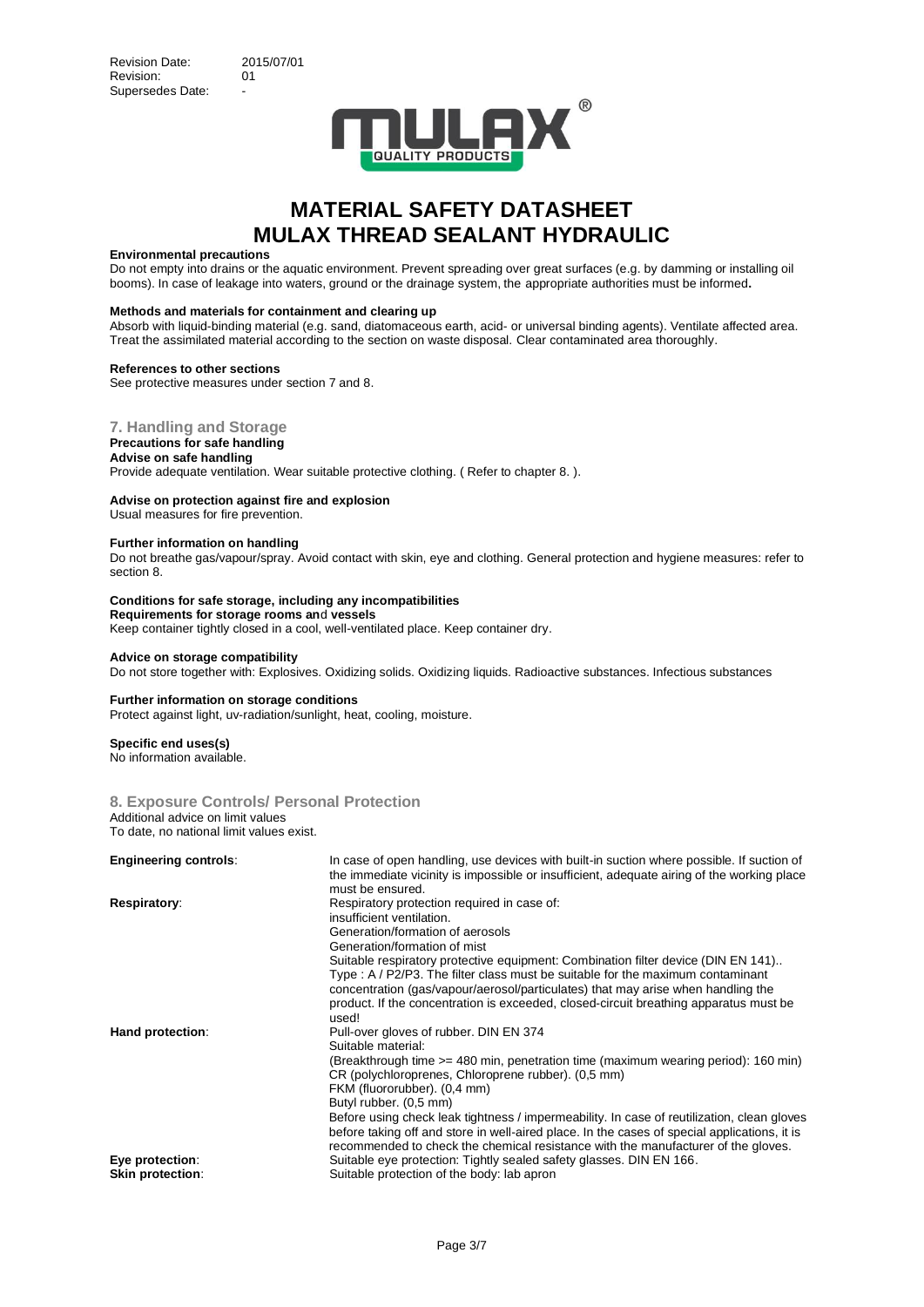

**Hygiene measures**: Always close containers tightly after the removal of product. Do not eat, drink, smoke or sneeze at the workplace. Wash hands before breaks and at the end of work. Remove contaminated clothing immediately and dispose off safely. Wash contaminated clothing prior to re-use. Used working clothes should not be used outside the work area. Street clothing should be stored separately from work clothing.

**Environmental exposure controls**: Do not empty into drains or aquatic environment

# **9. PHYSICAL/ CHEMICAL PROPERTIES**

| Information on basic physical and chemical properties |                |
|-------------------------------------------------------|----------------|
| Appearance:                                           | Brown liquid   |
| Odour:                                                | Characteristic |
| pH-Value:                                             | not determined |
| <b>Melting point:</b>                                 | not determined |
| Initial boiling point and range:                      | not determined |
| Flash point:                                          | not determined |
| Lower explosion limits:                               | not determined |
| <b>Upper explosion limits:</b>                        | not determined |
| Vapour pressure:                                      | not determined |
| Density:                                              | not determined |
| Viscosity / dynamic:                                  | not determined |

**10. Stability and Reactivity**

**Possibility of hazardous reactions:** No information available

**No information available Chemical stability:** Stable under normal storage and handling conditions. **Conditions to avoid:** Protect against: Light. UV-radiation/sunlight. heat. cooling. moisture.<br> **Conditions in the materials:** Materials to avoid: Strong acid. Oxidizing agents. strong. Alkalis (alka Materials to avoid: Strong acid. Oxidizing agents, strong. Alkalis (alkalis), concentrated. **Hazardous decomposition products**: Can be released in case of fire: Carbon monoxide. Carbon dioxide (CO2). Nitrogen oxides (NOx).

#### **11. TOXICOLOGICAL INFORMATION**

### **Information on toxicological effects Toxicocinetics, metabolism and distribution** No information available**. Acute toxicity**

Based on available data, the classification criteria are not met.

| <b>Chemical name</b>             | Cas No   | <b>Exposure route</b> | <b>Method</b> | <b>Dose</b> | <b>Species</b> | <b>Source</b> |
|----------------------------------|----------|-----------------------|---------------|-------------|----------------|---------------|
| $\Omega$<br>Phenylacetohydrazide | 114-83-0 | Oral                  | ∟D50          | 270 mg/kg   | Mouse          |               |

### **Irritation and corrosivity**

Causes skin irritation Causes serious eye irritation.

#### **Sensitising effects**

May cause an allergic skin reaction. (Polyglycol dimethacrylate), (2'-Phenylacetohydrazide), (tetradecyl methacrylate) Respiratory or skin sensitisation:

People who suffer from skins problems, asthma, allergies, chronic or recurring respiratory illnesses must not be deployed in processes, which use this substance.

#### **STOT-single exposure**

May cause respiratory irritation. (2'-Phenylacetohydrazide)

#### **Severe effects after repeated or prolonged exposure**

Based on available data, the classification criteria are not met.

### **Carcinogenic/mutagenic/toxic effects for reproduction**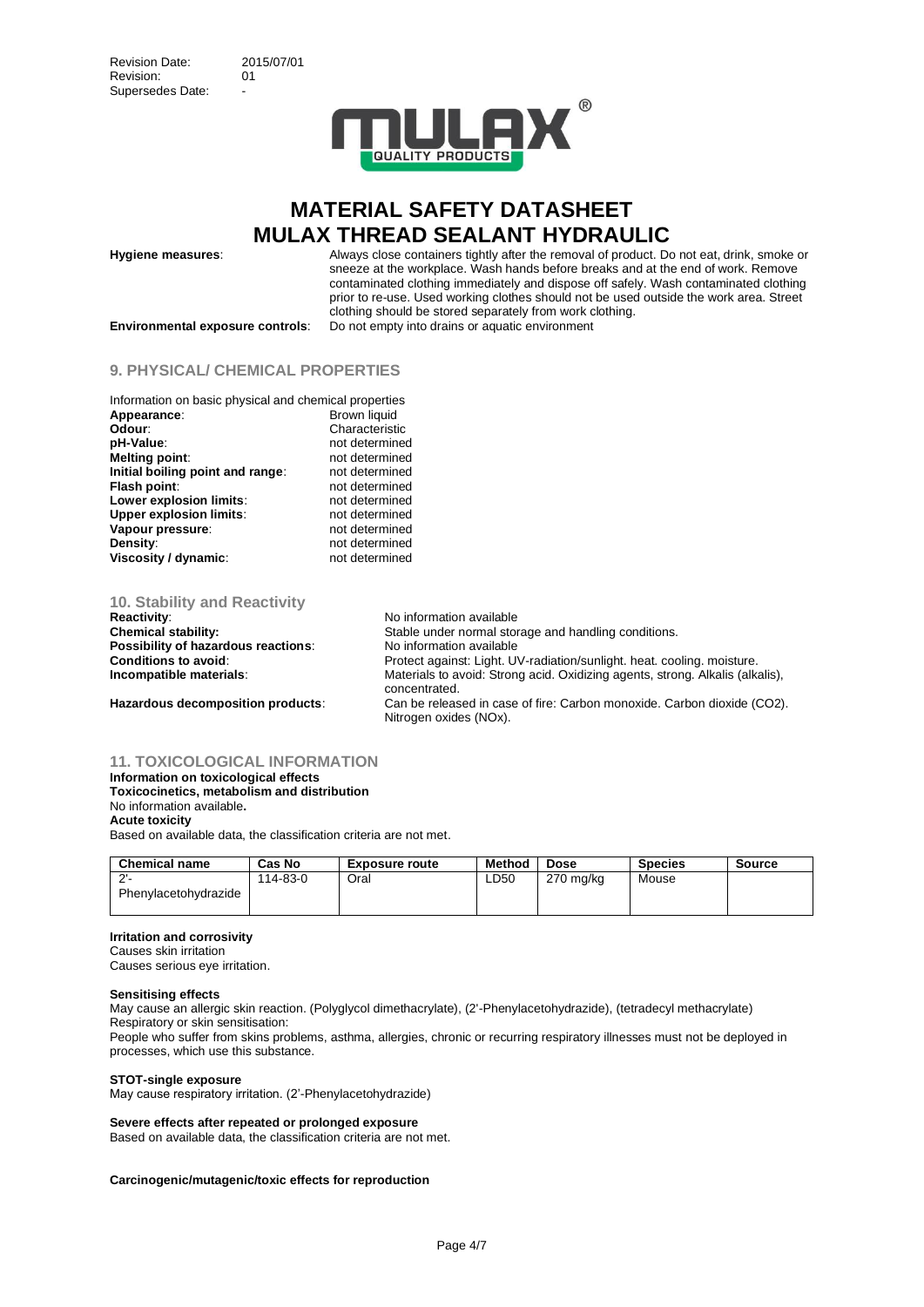

Based on available data, the classification criteria are not met.

#### **Aspiration hazard**

Based on available data, the classification criteria are not met

#### **Specific effects in experiment on an animal** No information available

**12. ECOLOGICAL INFORMATION**

**Toxicity** No data available

#### **Persistence and degradability** No data available

#### **Bioaccumulative potential**

CAS NO Chemical name log pow log pow 142-90-05 dodecyl methacrylate 6,68<br>1949-53-3 tetradecyl methacrylate 6,68<br>1,66 compared for the formulation of the compared of the compared of the compared of the compared of the compa

# **Mobility in soil**

No data available

#### **Results of PBT and vPvB assessment** No data available.

## **Other adverse effects**

No data available.

#### **Further information**

Do not empty into drains or the aquatic environment

## **13. Disposal Considerations**

### **Advice on disposal**

Waste disposal according to official state regulations. Consult the local waste disposal expert about waste disposal. Cleaned containers may be recycled.

#### **Waste disposal number of waste from residues/unuse**d **products**

tetradecyl methacrylate

080409 WASTES FROM THE MANUFACTURE, FORMULATION, SUPPLY AND USE (MFSU) OF COATINGS (PAINTS, VARNISHES AND VITREOUS ENAMELS), ADHESIVES, SEALANTS AND PRINTING INKS; wastes from MFSU of adhesives and sealants (including waterproofing products); waste adhesives and sealants containing organic solvents or other dangerous substances Classified as hazardous waste.

# **Waste disposal number of used product**

080409 WASTES FROM THE MANUFACTURE, FORMULATION, SUPPLY AND USE (MFSU) OF COATINGS (PAINTS, VARNISHES AND VITREOUS ENAMELS), ADHESIVES, SEALANTS AND PRINTING INKS; wastes from MFSU of adhesives and sealants (including waterproofing products); waste adhesives and sealants containing organic solvents or other dangerous substances Classified as hazardous waste.

# **Waste disposal number of contaminated packaging**

150110 WASTE PACKAGING; ABSORBENTS, WIPING CLOTHS, FILTER MATERIALS AND PROTECTIVE CLOTHING NOT OTHERWISE SPECIFIED; packaging (including separately collected municipal packaging waste); packaging containing residues of or contaminated by dangerous substances Classified as hazardous waste.

#### **Contaminated packaging**

Handle contaminated packaging in the same way as the substance itself..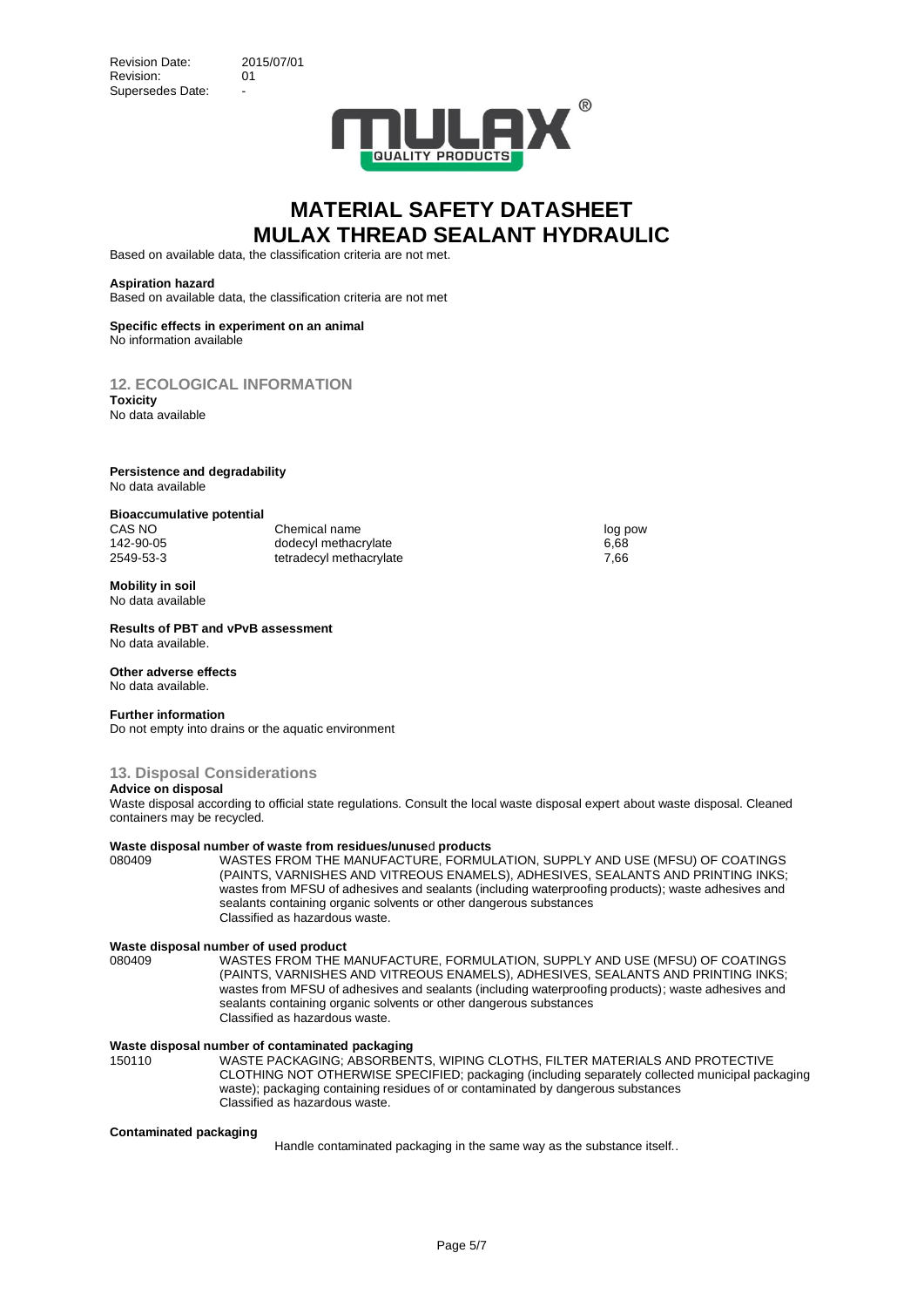

**14. Transport Information**

|                                                                                       | <b>ADR</b>                                                                                           | <b>IMDG</b>                                                                                          | <b>ICAO</b>                                                                                          |
|---------------------------------------------------------------------------------------|------------------------------------------------------------------------------------------------------|------------------------------------------------------------------------------------------------------|------------------------------------------------------------------------------------------------------|
| 14.1 UN number                                                                        | 3082                                                                                                 | 3082                                                                                                 | 3082                                                                                                 |
| 14.2 UN proper shipping<br>name                                                       | <b>ENVIRONMENTALLY</b><br><b>HAZARDOUS</b><br>SUBSTANCE, LIQUID,<br>N.O.S. (dodecyl<br>methacrylate) | <b>ENVIRONMENTALLY</b><br><b>HAZARDOUS</b><br>SUBSTANCE, LIQUID,<br>N.O.S. (dodecyl<br>methacrylate) | <b>ENVIRONMENTALLY</b><br><b>HAZARDOUS</b><br>SUBSTANCE, LIQUID,<br>N.O.S. (dodecyl<br>methacrylate) |
| 14.3 Transport hazard<br>classes                                                      | 9                                                                                                    | 9                                                                                                    | 9                                                                                                    |
| 14.4 Packing group                                                                    | Ш                                                                                                    | $\mathbf{m}$                                                                                         | $\mathbf{III}$                                                                                       |
| 14.5 Environmental hazards                                                            | <b>EHS</b>                                                                                           | <b>EHS</b>                                                                                           | <b>EHS</b>                                                                                           |
| 14.6 Special precautions for<br>user                                                  | See section 6 en 8                                                                                   | EmS F-A, S-F                                                                                         | See section 6 en 8                                                                                   |
| 14.7 Transport in bulk<br>according to Annex II of<br>MARPOL73/78 and the IBC<br>Code | Not applicable                                                                                       | Not applicable                                                                                       | Not applicable                                                                                       |

**15. Regulatory Information**

**EU regulatory information**

No information available. VOC Directive 2004/42/EC: No information available

# **Additional information**

The preparation is dangerous in the sense of Directive 1999/45/EC. This preparation is hazardous in the sense of regulation (EC) No 1272/2008 [GHS]. Regulation 96/82/EC for danger control following severe accidents with dangerous substances: Appendix I, Part 2, No 9ii, siehe StörfallVO (Seveso II). REACH 1907/2006 Appendix XVII, No 3

# **National regulatory information**

Water contaminating class (D):

Employment restrictions:<br>
Water contaminating class (D):<br>
2 - water contaminating<br>
2 - water contaminating

#### **Chemical Safety Assessment**

No chemical safety assessment has been carried out.

### **16. Other Information**

| Abbreviations and acronyms |  |  |  |
|----------------------------|--|--|--|
|----------------------------|--|--|--|

| ADDI G TIGHOIIG GING GOI ON THIS                                                                                                                                                  |
|-----------------------------------------------------------------------------------------------------------------------------------------------------------------------------------|
| Accord européen sur le transport des marchandises dangereuses par Route (European Agreement<br>concerning the International Carriage of Dangerous Goods by Road)                  |
| Règlement international concernant le transport des marchandises dangereuses par chemin de fer<br>(Regulations Concerning the International Transport of Dangerous Goods by Rail) |
| International Maritime Code for Dangerous Goods                                                                                                                                   |
| International Air Transport Association                                                                                                                                           |
| Dangerous Goods Regulations by the "International Air Transport Association" (IATA)                                                                                               |
| International Civil Aviation Organization                                                                                                                                         |
| Technical Instructions by the "International Civil Aviation Organization" (ICAO)                                                                                                  |
| Globally Harmonized System of Classification and Labelling of Chemicals                                                                                                           |
| European Inventory of Existing Commercial Chemical Substances                                                                                                                     |
| Chemical Abstracts Service (division of the American Chemical Society)                                                                                                            |
| Lethal concentration, 50 percent                                                                                                                                                  |
| Lethal dose, 50 percent                                                                                                                                                           |
| No observed adverse effect level                                                                                                                                                  |
|                                                                                                                                                                                   |